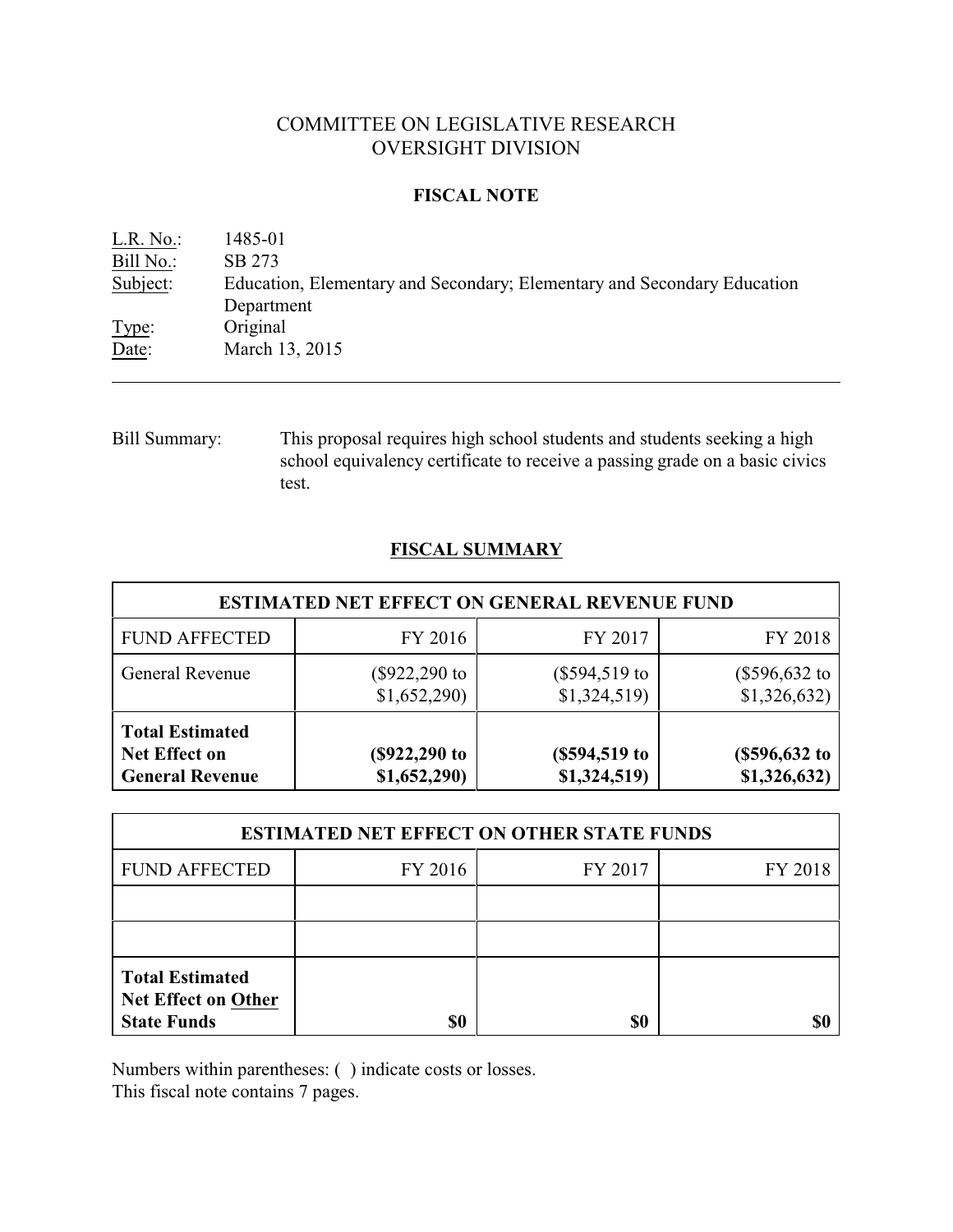L.R. No. 1485-01 Bill No. SB 273 Page 2 of 7 March 12, 2015

| <b>ESTIMATED NET EFFECT ON FEDERAL FUNDS</b>                               |         |         |         |  |
|----------------------------------------------------------------------------|---------|---------|---------|--|
| <b>FUND AFFECTED</b>                                                       | FY 2016 | FY 2017 | FY 2018 |  |
|                                                                            |         |         |         |  |
|                                                                            |         |         |         |  |
| <b>Total Estimated</b><br><b>Net Effect on All</b><br><b>Federal Funds</b> | \$0     | \$0     |         |  |

| <b>ESTIMATED NET EFFECT ON FULL TIME EQUIVALENT (FTE)</b>    |         |         |         |  |
|--------------------------------------------------------------|---------|---------|---------|--|
| <b>FUND AFFECTED</b>                                         | FY 2016 | FY 2017 | FY 2018 |  |
|                                                              |         |         |         |  |
|                                                              |         |         |         |  |
| <b>Total Estimated</b><br><b>Net Effect on</b><br><b>FTE</b> |         |         |         |  |

 $\boxtimes$  Estimated Net Effect (expenditures or reduced revenues) expected to exceed \$100,000 in any of the three fiscal years after implementation of the act.

| <b>ESTIMATED NET EFFECT ON LOCAL FUNDS</b> |         |         |         |
|--------------------------------------------|---------|---------|---------|
| <b>FUND AFFECTED</b>                       | FY 2016 | FY 2017 | FY 2018 |
| Local Government                           | \$0     | \$0     | \$0     |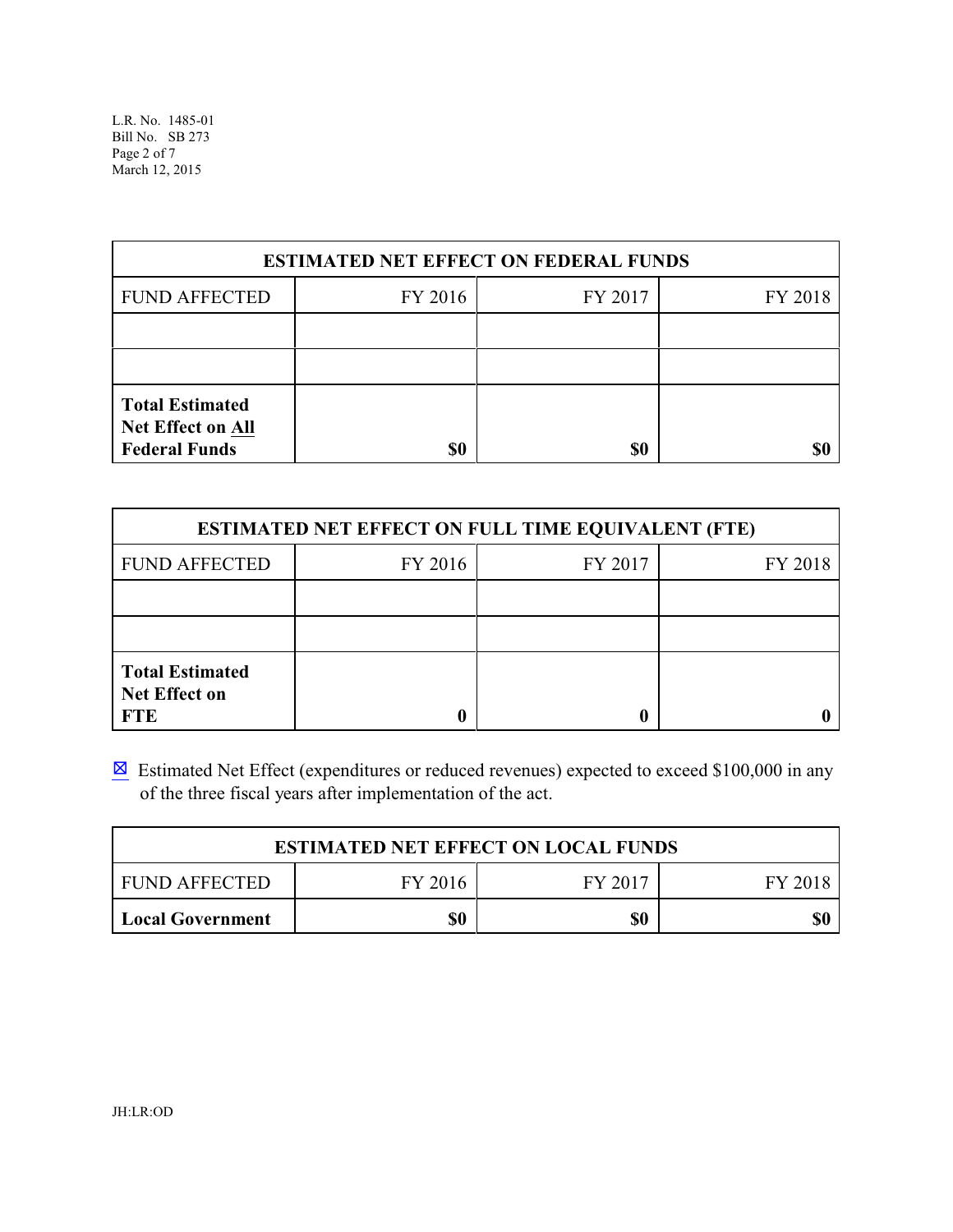L.R. No. 1485-01 Bill No. SB 273 Page 3 of 7 March 12, 2015

#### **FISCAL ANALYSIS**

#### ASSUMPTION

Officials at the **Department of Elementary and Secondary Education** (**DESE**) assume costs for implementing the civics test in local school districts and charter schools could have a wide range of impact, depending upon which method of testing is chosen by each school district and charter school.

This proposal requires that the test be similar to the civics portion of the United States Naturalization Test, produced by the United States Citizenship and Immigration Services (USCIS). The assessment the USCIS administers is an oral assessment. Although there are 100 questions, an applicant for naturalization must answer 6 of 10 questions correctly--not 60 of 100 as required by this proposal.

Should the local school districts and charter schools decide to implement the USCIS test, it could be done with little to no cost. The test could be given orally or paper and pencil. School districts and charter schools could incur costs for grading, proctoring, etc.

**DESE** assumes if it is determined that the state must implement the assessment, the state would have to gain permission to convert the test to an electronic format. The scoring costs will be significant because over half of the test will consist of short open response items. DESE estimates a cost of \$10 per student. Assuming a cohort of 70,000 - testing costs would be approximately \$700,000 per year with an additional \$30,000 per year for administration.

**DESE** assumes this proposal requires students seeking a high school equivalency certificate to also complete this exam. To include a civics test as part of the High School Equivalency (HSE) would require a computer based testing (CBT) version of the test to be available and offered at the same sites that are currently providing the main HSE test. Three options could be considered:

1) Provide the civics test via high schools  $=$  Costs would be consistent with those taking the USCIS test. However, this option would prove problematic because some HSE test-takers would not be allowed to enter the buildings due to the Safe Schools Act. 2) Provide the civics test via testing centers currently offering our vendor's test (HiSET)= Costs would be consistent with the state administering the assessment. (20,000 students x  $$10 \text{ fee} = $200,000$ 

3) Include the civics test as part of our vendor's test (HiSET) = This option would include automated scoring and Missouri-specific reporting and data extract files. Cost estimates based solely on past experience would be approximately \$2 million.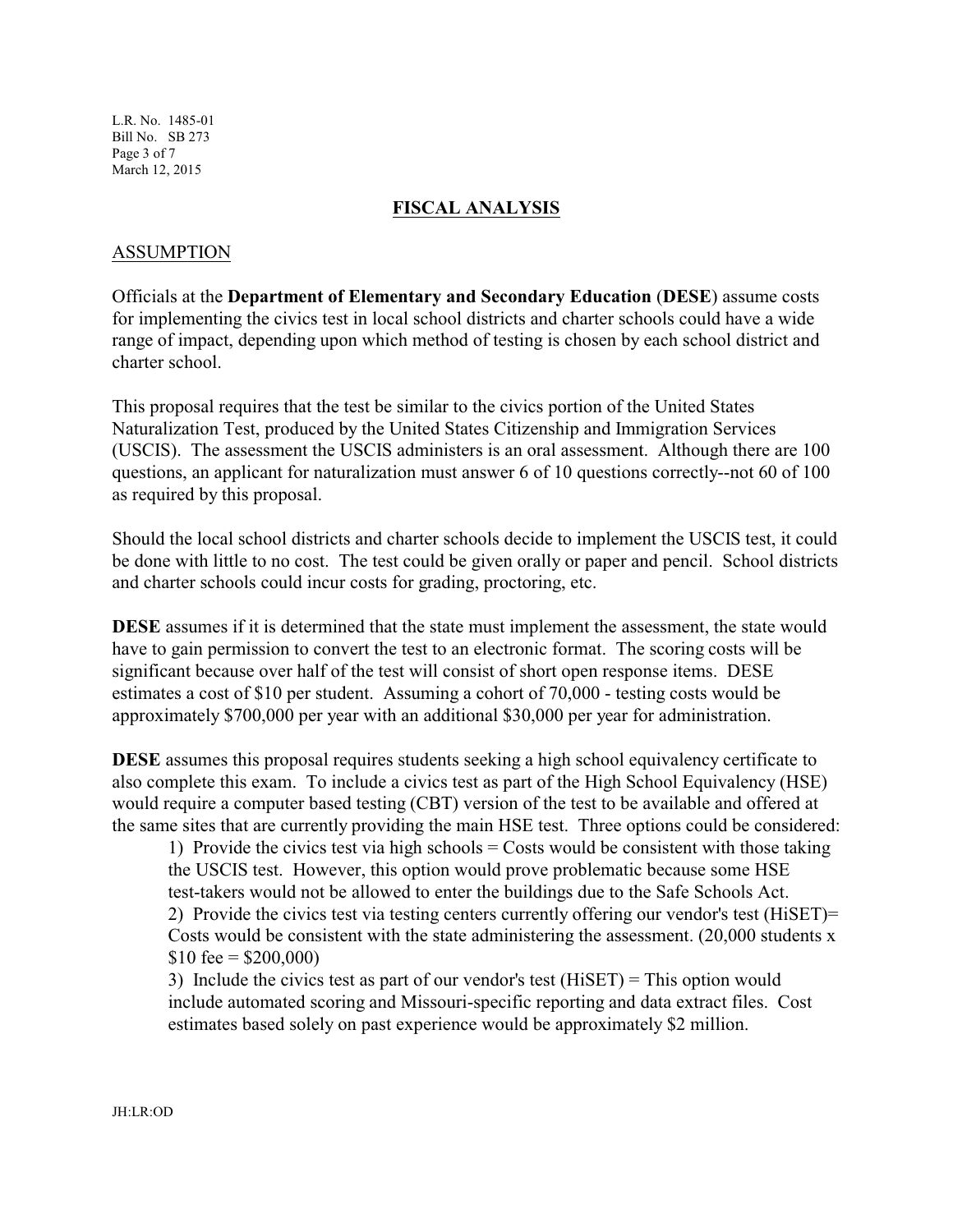L.R. No. 1485-01 Bill No. SB 273 Page 4 of 7 March 12, 2015

## ASSUMPTION (continued)

**DESE** assumes in addition to the test development cost, testing centers would charge a fee to proctor the test. Current charges are \$7.50 to provide each subtest. This would either be charged to the test-taker or paid with state funds. Approx. 20,000 test-takers  $x$  \$7.50 = \$150,000

Civics must be added to Adult Education and Literacy curricula, which currently focuses on federally funded, English Reading, English Language and Math. Developing curricula and training teachers would be minimal. Additional state funding would be required to provide classes to educate students in civics. Approximately 40 hours of class time to teach material x 200 class sites x \$20 per hour = \$160,000.

All solutions would require a rewrite of the current, internal DESE HSE system used to collect, store, and report High School Equivalency records. This will result in OA/ITSD costs. The costs are estimated to be \$412,290 in FY 2016 and \$84,519 in FY 2017 and \$86,632 in FY 20018.

**Oversight** notes this proposal requires the civics test given by the school districts to use the same one hundred questions used by the USCIS. Oversight tried to contact the USCIS about the availability of school districts using their test. Oversight has not received a response about the availability of the test. Oversight assumes that if school could receive a copy of the test there would not be an impact to schools. However, if school districts can not get a copy of the test they would need to use one provided by DESE. Oversight will show in the fiscal note \$0 (USCIS test can be used) or the cost estimate for a statewide assessment provided by DESE.

**Oversight** will show the impact to DESE of providing the test for the High School Equivalency (HSE). Oversight will include the cost of the teaching of the test (\$160,000) as well as the state administering the test  $(20,000$  students times the \$10 state assessment test = \$200,000). Additionally, Oversight will show the \$150,000 proctor fee for the HSE testers.

**Oversight** will not show a fiscal impact to the school districts.

Officials at the **Riverview Gardens School District** assume a cost of \$360 annually.

Officials at the **Department of Higher Education**, **Kansas City Public Schools**, **Malta Bend Schools**, **Missouri State University**, **State Fair Community College**, **State Technical College of Missouri** and the **University of Missouri** each assume there is no fiscal impact from this proposal.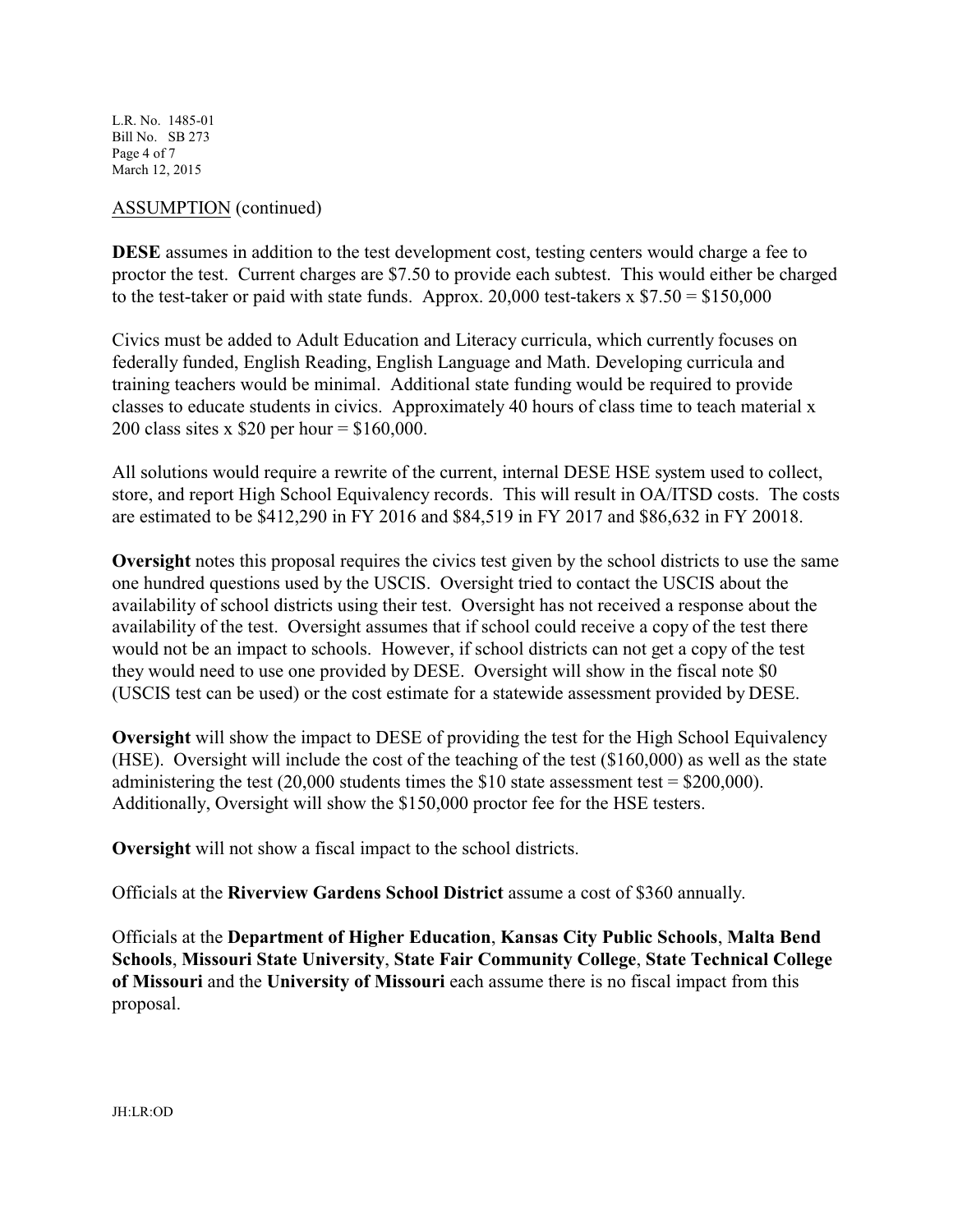L.R. No. 1485-01 Bill No. SB 273 Page 5 of 7 March 12, 2015

| FISCAL IMPACT - State Government                                                                                                                                                  | FY 2016<br>$(10 \text{ Mo.})$                                                                        | FY 2017                                                                                              | FY 2018                                                                                        |
|-----------------------------------------------------------------------------------------------------------------------------------------------------------------------------------|------------------------------------------------------------------------------------------------------|------------------------------------------------------------------------------------------------------|------------------------------------------------------------------------------------------------|
| <b>GENERAL REVENUE</b>                                                                                                                                                            |                                                                                                      |                                                                                                      |                                                                                                |
| Costs - DESE - computer programming<br>and data collection                                                                                                                        | $(\$412,290)$                                                                                        | $(\$84,519)$                                                                                         | $(\$86,632)$                                                                                   |
| Costs - DESE - state administered test                                                                                                                                            | \$0 or<br>$(\$730,000)$                                                                              | \$0 or<br>$(\$730,000)$                                                                              | \$0 or<br>$(\$730,000)$                                                                        |
| Costs - DESE - HSE Civics<br>Teaching of materials<br>HSE civics test<br>Proctor fee<br><b>Total Costs - DESE HSE</b><br><b>ESTIMATED NET EFFECT ON</b><br><b>GENERAL REVENUE</b> | (\$160,000)<br>$(\$200,000)$<br>(\$150,000)<br>$(\$510,000)$<br>(\$922,290 to<br><u>\$1,652,290)</u> | (\$160,000)<br>$(\$200,000)$<br>(\$150,000)<br>$(\$510,000)$<br>(\$594,519 to<br><u>\$1,324,519)</u> | (\$160,000)<br>$(\$200,000)$<br>(\$150,000)<br>$(\$510,000)$<br>(\$596, 632 to<br>\$1,326,632) |
| FISCAL IMPACT - Local Government                                                                                                                                                  | FY 2016<br>$(10 \text{ Mo.})$                                                                        | FY 2017                                                                                              | FY 2018                                                                                        |
|                                                                                                                                                                                   | <u>\$0</u>                                                                                           | <u>\$0</u>                                                                                           | <u>\$0</u>                                                                                     |

#### FISCAL IMPACT - Small Business

No direct fiscal impact to small businesses would be expected as a result of this proposal.

#### FISCAL DESCRIPTION

This act creates the "Missouri Civics Education Initiative."

This act repeals the prohibition on students receiving a certificate of graduation without having satisfactorily passed an examination on the provisions and principles of the United States and Missouri constitutions, American history, and American institutions. (§170.011)

Beginning January 1, 2016, every high school student attending a public school, charter school, or private school, except a private trade school, or a student seeking to complete a high school

JH:LR:OD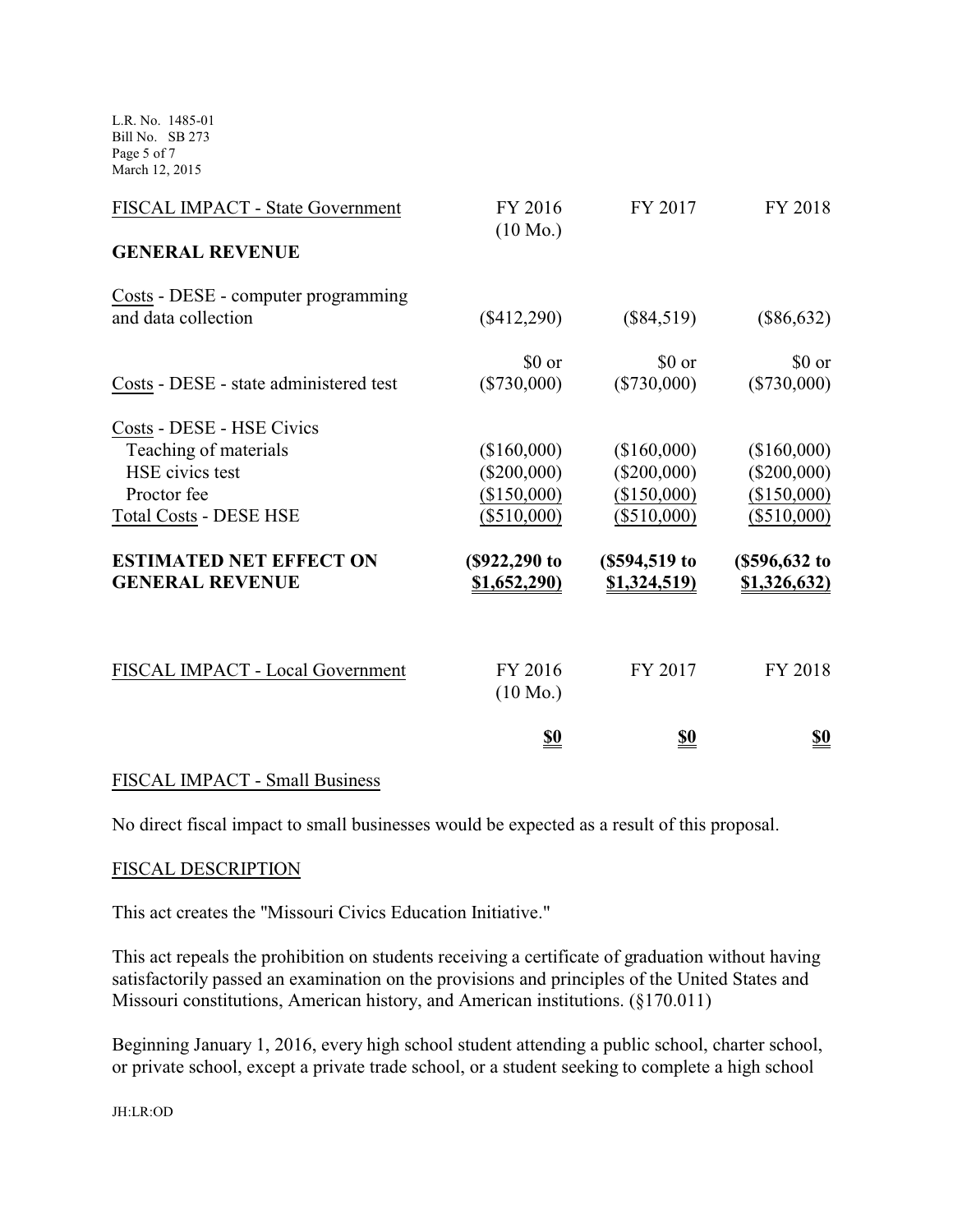L.R. No. 1485-01 Bill No. SB 273 Page 6 of 7 March 12, 2015

## FISCAL DESCRIPTION (continued)

equivalency certificate must take and receive a passing grade on a basic civics test. The civics test must be similar to the civics portion of the United States naturalization test produced by the United States Citizenship and Immigration Services. (§170.345)

The civics test must use the same one hundred questions used by USCIS that are administered to applicants for United States citizenship. A student must score correctly on sixty of the one hundred questions to receive a passing score. A student may take the test as many times as needed but must receive a passing score to receive a high school diploma, a certificate of high school graduation, or a high school equivalency certificate. (§170.345)

Each public school, charter school, or private school, except for private trade schools, and the Department of Elementary and Secondary Education must certify that a student has taken and received a passing grade on the test. (§170.345)

Each district must adopt a policy permitting a student with a disability to receive a waiver from the basic civics test requirement if the student's IEP committee recommends it.

This legislation is not federally mandated, would not duplicate any other program and would not require additional capital improvements or rental space.

#### SOURCES OF INFORMATION

Department of Elementary and Secondary Education Department of Higher Education Kansas City Public Schools Malta Bend Schools Missouri State University Riverview Gardens School District State Fair Community College

Michy Wilson

Mickey Wilson, CPA Ross Strope

JH:LR:OD